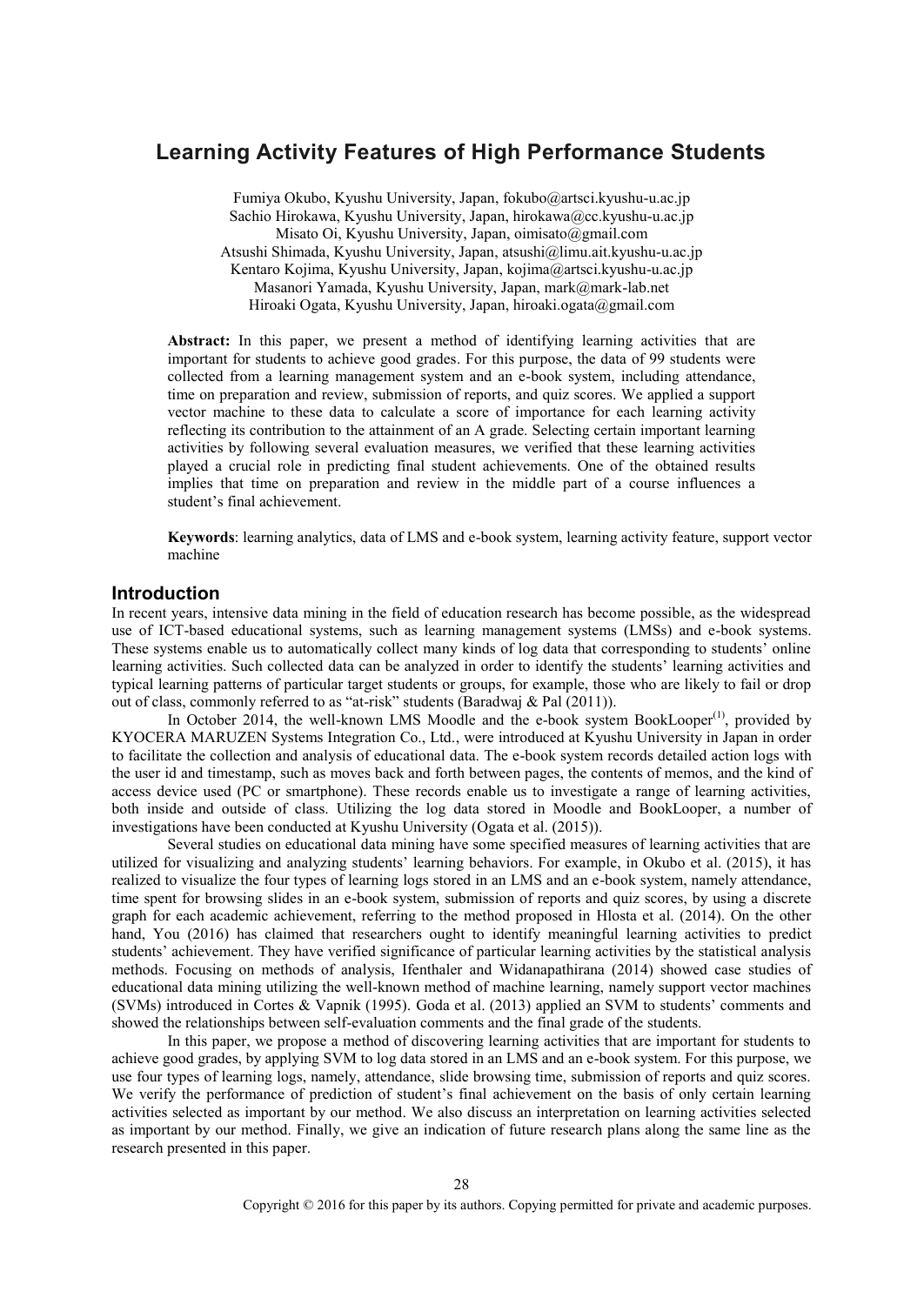# **Method**

#### Data collection

We collected the learning logs of 99 students attending an "Information Science" course that started in October, 2014. The course was held over 14 weeks, with a cancellation in the  $9<sup>th</sup>$  week: thus, 13 lectures were given. Each of these lectures was presented by using several slides in the e-book system, with each slide associated with only one lecture. The slides were used by the students to complete their preparation and/or review sessions before and after each lecture, respectively. Furthermore, the students were required each week to submit a report and answer a quiz that contained three to five questions related to that week's lecture through the LMS.

As mentioned above, we refer to four kinds of data stored in the LMS and the e-book system in this paper, namely

- attendance or absence (represented by p),
- submission of a report or failure to do so (r),
- a sum of the time spent browsing slides for preparation and/or review (b), and
- quiz score (t),

of each student participating in each week of the course. For each of the four items, we consider whether or not it was achieved. Thus, for the i<sup>th</sup> week, a particular student's lecture attendance or absence is coded by the word *ip:o* or *ip:x*, respectively. Each student's report submission datum was coded as *ir:o* if a report was submitted and *ir:x* if not, respectively. Slide browsing time was also transformed into a binary category, with browsing time of 600 seconds or longer coded as *ib:o*, and anything shorter as *ib:x*. Similarly, a quiz score of 70% or above was coded as *it:o*, and anything lower as *it:x*. For example, if a student in the  $7<sup>th</sup>$  week attended a lecture, did not submit a report, browsed slides for longer than 600 seconds, and scored below 70% on the quiz, the words  $7p$ :*o*,  $7r$ :*x*,  $7b$ :*o*, and  $7t$ :*x* would represent this student's activities in the  $7<sup>th</sup>$  week. We note that

the data on the activities of each student in the class can be represented by an 8\*14=112-dimensional vector, in which each element is either 0 (for *ip:x, ir:x, ib:x,* and *it:x*) or 1 (for *ip:o, ir:o, ib:o,* and *it:o*).

The students in the course were graded in terms of the categories A, B, C, D, and F according to their grade score out of 100, which reflected all their activities. The relationship between grade and grade score is indicated in Table 1, which shows the frequency with which the 99 students attained each grade. The words *s:A, s:B, s:C. s:D* and *s:F* were used to represent the log data of these grades.

By registering the data of the 99 students as documents, we constructed a search engine by means of  $GETA<sup>(2)</sup>(Generic Engine for Transposable Association) provided by National Institute of Informatics.$ 

| Grade | Grade score range | Number of students |
|-------|-------------------|--------------------|
|       | $90 - 100$        |                    |
|       | 80-89             | 30                 |
|       | 70-79             |                    |
|       | 60-69             |                    |
|       | 0.59              |                    |

Table 1: Frequency of grades and grade scores.

# Classification based on SVM and feature selection

The aim of this study is to discover important learning activities that distinguish students achieving A grades from students achieving lower grades. For this purpose, we utilized an SVM in which the documents of A grade students are positive instances and the documents of students with other grades are negative instances. Following the method proposed in Sakai & Hirokawa (2012), we applied machine learning method based on SVM and feature selection to classify students' learning activities data.

An evaluation of classification performance of the proposed method is conducted be means of 5-fold cross validation. Thus, the data are separated into five parts, of which four parts are used as training data and the remaining part as test data. Then, there are five ways to choose the parts for training data and test data. Thus, the final result of such 5-fold cross validation is the average of the results of these five ways.

Specifically, our method is conducted in terms of the following steps.

#### Data generation by multiple instance method

The collected data consisted of 37 positive instances and 62 negative instances. As the number of instances in the training data is somewhat small, we attempt to apply a restricted version of multiple instance learning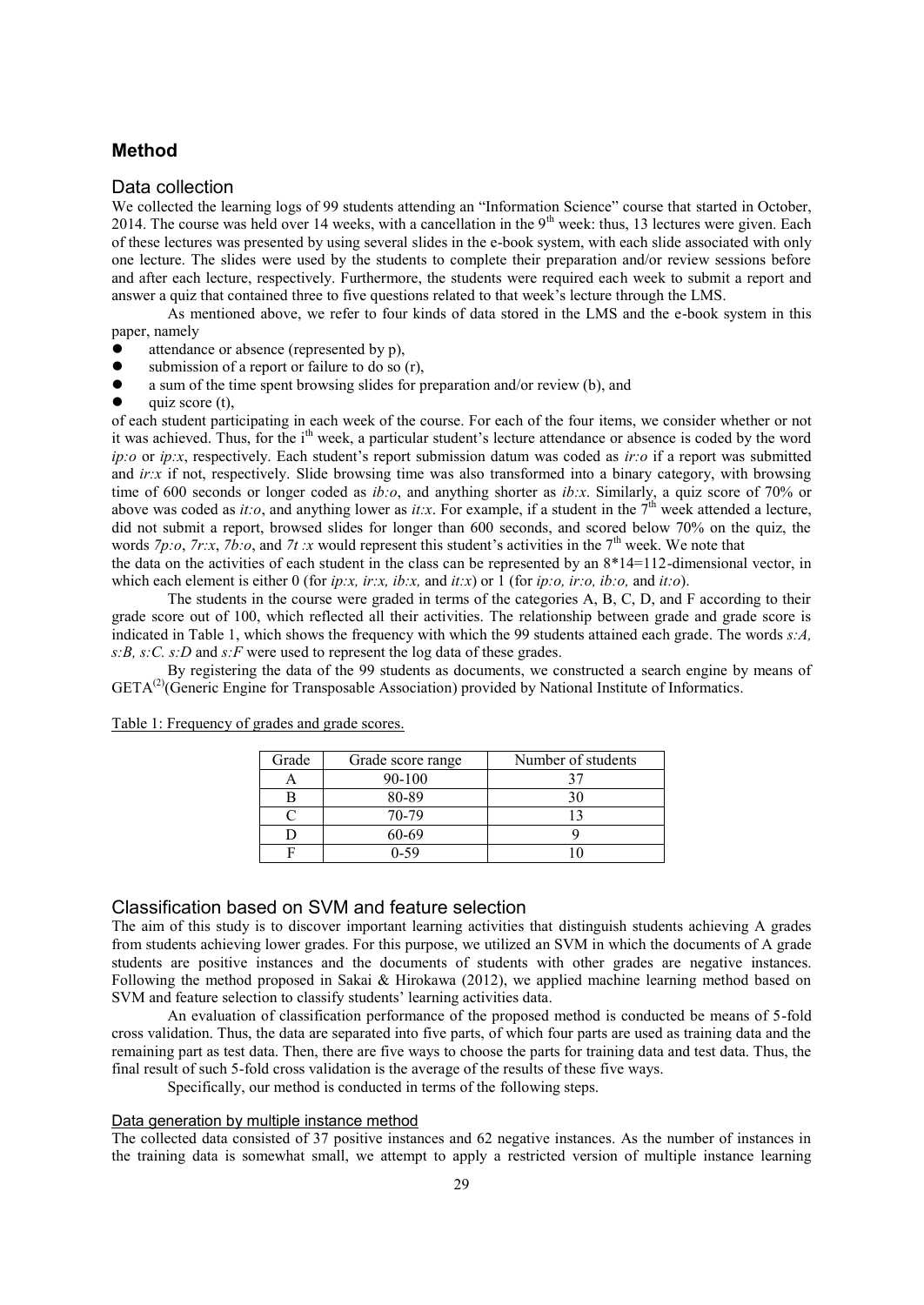(Dietterich et al. (1997)). Specifically, from the training data, we randomly choose a pair of positive instances, and regard this pair as a new positive instance (called a "bag" in Dietterich et al. (1997)). In this way, we construct new 100 positive instances. Similarly, 100 new negative instances can be constructed. By adding these new instances to the original training data, we can increase its volume.

# Application of linear SVM

Applying linear SVM to the training data containing all words, we construct the model that classifies the documents of A grade students. We used SVM-light<sup>(3)</sup> for the learning tool.

Recall that a document of a student is represented by a 112-dimensional vector. For a word *w* and a document *d*, the number of occurrences of *w* in *d* is denoted by *tf(w, d),* which equals either 0 or 1. The classifier (or model) *f* of the linear SVM learned from the training data is of the form

$$
f(d) = \mathop{\mathbf{a}}_{w_i} \underset{d}{\text{weight}(w_i)} \text{ 'tf}(w_i, d) + b,
$$

where *b* is a constant term. For a document *d* of test data, if  $f(d)$  is greater than 0, then *d* is classified as a document of grade A student. Conversely, if *f(d)* is less than 0, then *d* is classified as a document of a student with another grade.

#### Score of word and feature selection

For a given word  $w_i$ , its *weight(w<sub>i</sub>*) can be regarded as a score of importance of  $w_i$  on the classifier *f*. A score of importance of *w<sup>i</sup>* can be obtained by applying *f* to a document containing only *w<sup>i</sup>* and removing the constant *b*.

Feature selection of words is conducted by following the six measures for evaluation, shown in Table 2, in which the number of documents containing *w* is denoted by *df(w)* and an absolute value of *x* is denoted by *abs(x)*. For *N=1, 2, …, 10, 20, …70*, we choose the top *N* positive words and top *N* negative words regarding each measure of *w.o, d.o,* and *l.o*. Similarly, we choose the top *2N* words regarding each measure of *w.a, d.a,* and *l.a*. These *2N* words are called feature words of *f*.

We apply linear SVM to the training data which containing 2N words selected by the six type of feature selection and to the training data of all words. Then, using the test data, we evaluate an estimation performance of each model obtained by the linear SVM, by means of 5-fold cross validation.

| Type    | Measure for evaluation          |
|---------|---------------------------------|
| W.O     | $weight(w_i)$                   |
| $d\rho$ | $weight(w_i) * df(w_i)$         |
| l.o     | $weight(w_i)*log(df(w_i))$      |
| w.a     | $abs(weight(w_i))$              |
| d.a     | $abs(weight(w_i)*df(w_i))$      |
| l.a     | $abs(weight(w_i)*log(df(w_i)))$ |

Table 2: Measures for feature selection.

# **Experimental results**

#### **Accuracy**

We have conducted experiments to obtain the values for accuracy, precision, recall, and F-measure as evaluation indexes for each model obtained by the linear SVM for

all words, and *2N* selected words with *N=1, 2, …, 10, 20, …, 70*, and

the six types (*w.o, d.o, l.o, w.a, d.a* and *l.a*) of feature selection.

Figure 1 illustrates the relationship between the accuracy of each model obtained by the linear SVM and the value of *N*. The vertical axis represents for accuracy, and the horizontal axis is for the number of selected words *N*. The baseline represents the accuracy of the model by using all words.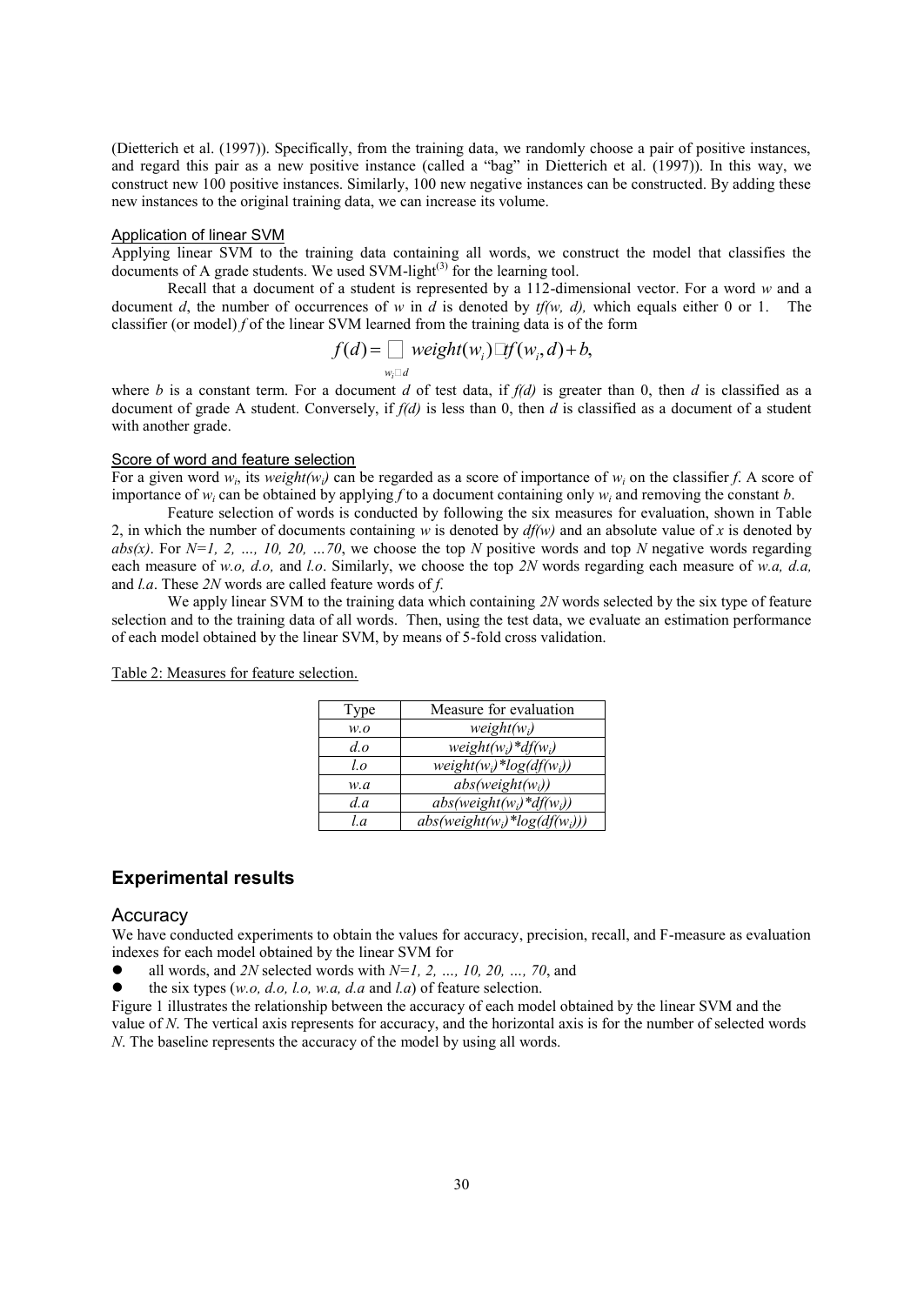

In the case of the model using all words, the accuracy was 0.7358. On the other hand, when *N=6*, applying feature selection *w.o*, the accuracy was 0.8853, which was the best score of all models. Thus, it seems that an appropriate feature selection based on linear SVM may be effective in reinforcing the estimation performance.

The scores for precision, recall, F-measure, and accuracy of the five models with the best scores are summarized in Table 3.

Table 3. The top five models and their precision, recall, F-measure, and accuracy scores.

| Type of FS | N        | precision | recall | F-measure | accuracy |
|------------|----------|-----------|--------|-----------|----------|
| w.o        | b        | 0.7000    | 1.0000 | 0.7976    | 0.8853   |
| d.a        | 4        | 0.7033    | 1.0000 | 0.8148    | 0.8470   |
| w.o        |          | 0.7286    | 1.0000 | 0.8359    | 0.8300   |
| l.a        | Q        | 0.6451    | 1.0000 | 0.7641    | 0.8224   |
| w.o        | $\Omega$ | 0.6803    | 1.0000 | 0.8092    | 0.8139   |

# Feature word

For the case of *N=6*, applying feature selection by *w.o*, we summarize the top six positive feature words and the top six negative feature words and their scores of importance in Table 4.

For example, the presence of the 12<sup>th</sup> week was the most influential learning activity in obtaining an A grade, and preparation and/or review of the  $6<sup>th</sup>$  week was the most influential in failing to achieve an A grade.

We notice that *11b:o* is the second positive feature words, while *11b:x* appears as the third negative feature word. Thus, it can be suggested that preparation and/or review of the  $11<sup>th</sup>$  week significantly distinguished A grade students from other students. In this "information science" course, the learning contents for the  $11<sup>st</sup>$  week was bucket sort and binary search. It may therefore be supposed that

- these contents were the basis of other contents in the following weeks, or
- these contents were included in the final examination and were sufficiently important to classify the students' grades.

Focusing on negative feature words, the top three words were of the form *ib:x*, reflecting less than 600 seconds of slide browsing time of for preparation and/or review. The top three negative words shown that, in the middle part of the course, the students who neglected a preparation and/or review missed achieving an A grade. This result suggested that it may be important for a teacher to guide students in continuing to prepare for and review lectures through out the course, until the last week, in order to maximize their achievement.

These feature words may be used for two purposes. First, after finishing the course and grading the students, a teacher can tell the students which learning activities were not sufficient to obtain a good grade. Second, if a teacher is to conduct a similar course in the future, he/she can call students' attention to the learning activities indicated by positive feature words, and advise them to avoid learning activities indicated by negative feature words.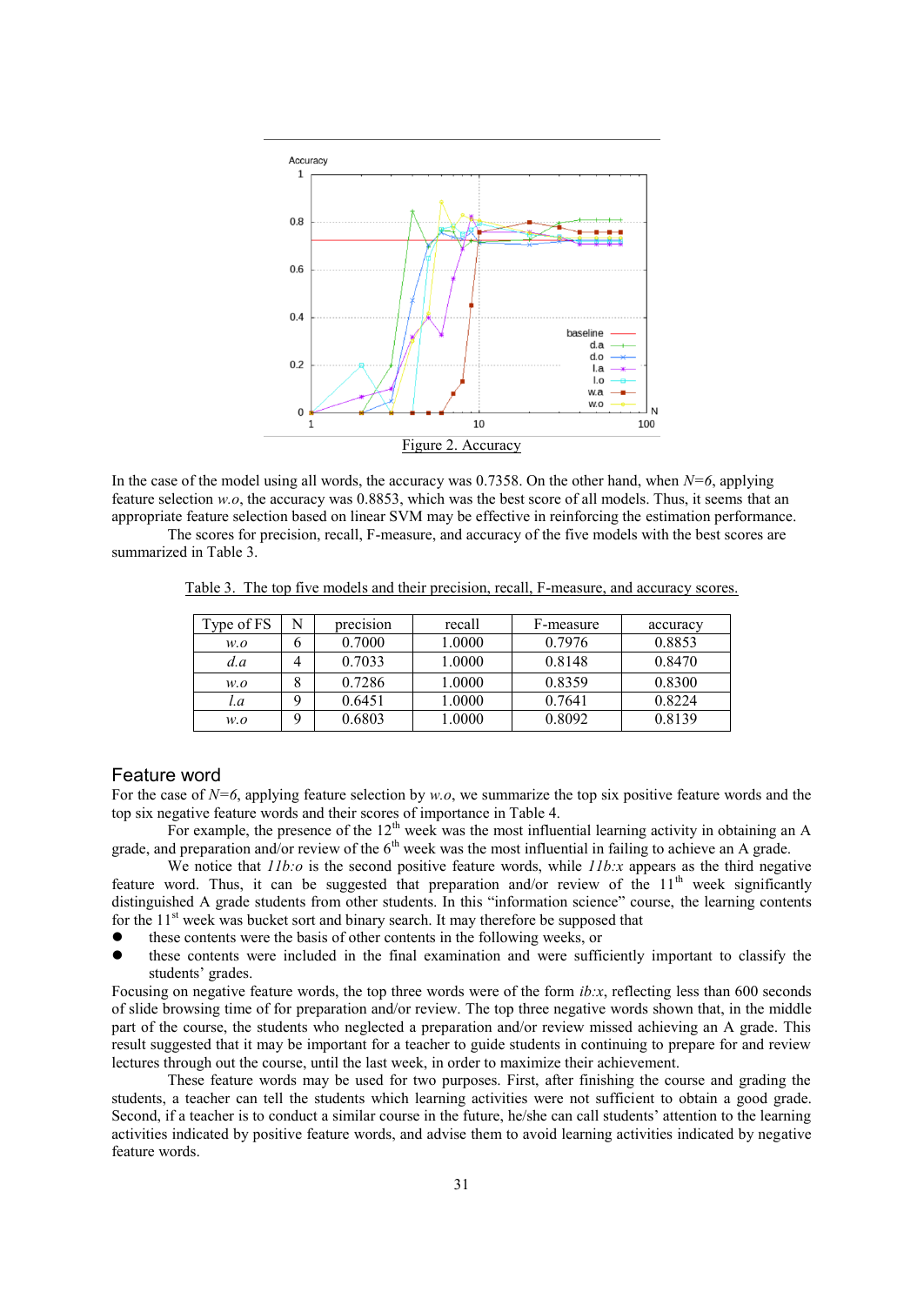| Positive    |               | Negative |               |  |
|-------------|---------------|----------|---------------|--|
| Word        | Score of word | Word     | Score of word |  |
| $12p$ :0    | 0.4554        | 6b:x     | $-1.0110$     |  |
| $11b$ :0    | 0.4480        | 8b:x     | $-0.9019$     |  |
| $10r$ :0    | 0.3223        | 11b:x    | $-0.8511$     |  |
| $I\,I\,r:x$ | 0.2871        | 8r:x     | $-0.6693$     |  |
| $5b$ :0     | 0.2686        | 3t:x     | $-0.6227$     |  |
| 8p:x        | 0.2415        | 13t:x    | $-0.5108$     |  |

Table 4. The top six positive and negative feature words for *N=6*.

## Course grade scores vs. predicated A-score

For the case of  $N=6$ , applying feature selection by *w.o*, we let  $f_1$ ,  $f_2$ , ...,  $f_5$  be the classifiers of linear SVM, learned during the 5-fold cross validation. Then, we define the predicated A-score *pr(d)* of a document *d* of a student as the average of  $f_1(d)$ ,  $f_2(d)$ , ...,  $f_5(d)$ .

For each student, we compared the grade score with the predicated A-score. The results are summarized in Figure 2, in which the vertical axis shows the predicated A-score, and the horizontal axis the grade score.

We can observe that there is a positive correlation between grade score and predicated A-score. Specifically, the correlation coefficient of them is 0.6333. Thus, it can be said that this model regarding whether or not students obtain an A grade is appropriate to discuss students' grade scores.



Figure 2. Course grade score vs. predicated A-score

### **Conclusion**

In this paper, we proposed a method by which learning activities important for attaining high achievement in a course may be identified by using learning logs stored in an LMS and an e-book system. These logs contain the following four items, namely, attendance, slide browsing time for preparation and/or review, submission of reports, quiz scores, and grades. The learning activities of the students in a course can be represented by a vector that reflects achievement or non-achievement of each of the above four items in each week. In our method, first, linear SVM is applied to these vectors and a score of importance for the contribution of each learning activity to students' attainment of an A grade is calculated. Following this, we select N activities that have the best and worst scores of importance by following the six measures for evaluation. We then apply linear SVM to the data that consists of only the selected activities to verify that these activities are sufficient to infer a student's final achievement.

We applied this method to the data from 99 students attending an "Information Science" course. In the case of *N=6,* and applying feature selection *w.o,* the accuracy of prediction by using linear SVM was 0.8853, which was the best score of all constructed models. On the other hand, in the case of using of all learning activities, the accuracy was 0.7358. Hence, feature selection based on linear SVM appears to be effective in